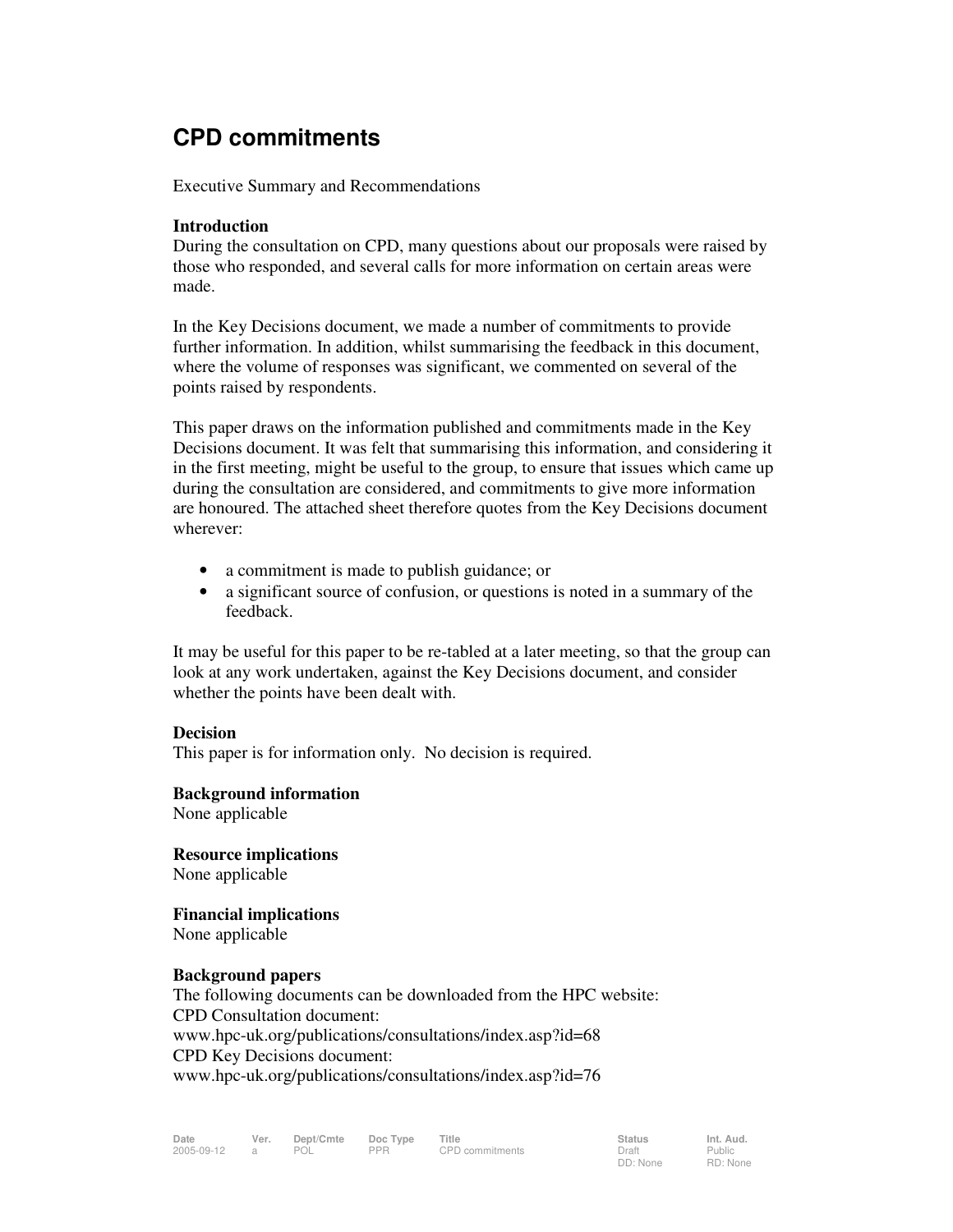**Appendices**  None

**Date Ver. Dept/Cmte Doc Type Title Status Int. Aud.** 2005-09-12 a POL PPR CPD commitments Draft

Status<br>Draft<br>DD: None

Public RD: None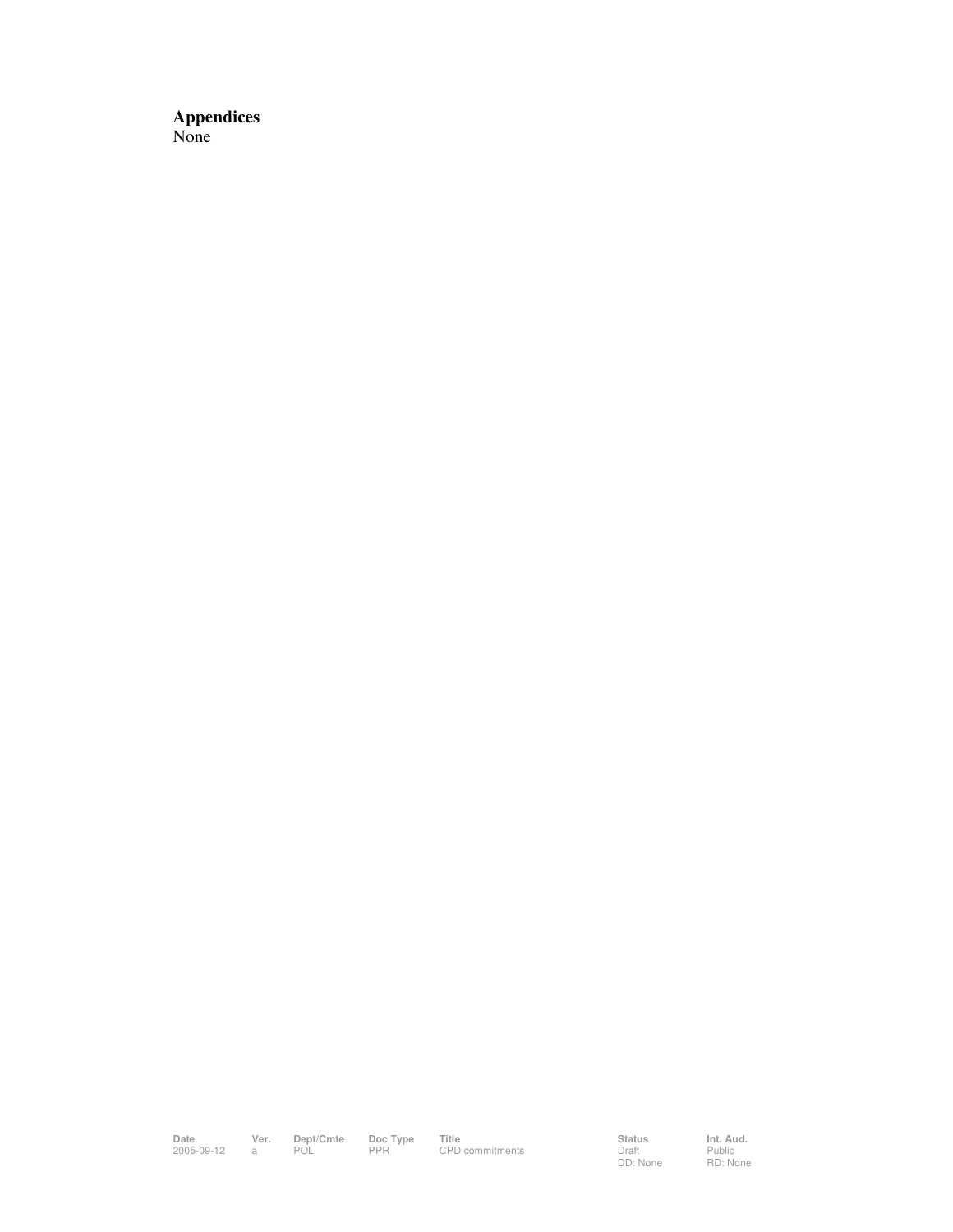# **CPD further information commitments**

Taken from the Continuing Professional Development Key Decisions document http://www.hpc-uk.org/publications/consultations/index.asp?id=76

- p.2 'Comments we received focused on: …
	- whether we needed to give more guidance or set minimum standards to make health professionals feel confident that they have achieved a satisfactory level of CPD'
- p. 3 'Supporting information:
	- We will draw up and publish details of the processes and comprehensive supporting information including exemplar documentation This will be completed by April 2006;'
- p. 8 'Several people asked how the introduction of the NHS 'Agenda for Change' and the 'Knowledge and Skills Framework' relates to and affects our proposed rules.

 [this is followed by explanatory text, which this PLG could use in its documents]

- p. 8 'The need to clarify the difference between CPD and CPC (continued professional competence) was raised by a number of people. They asked for the difference between CPD and CPC to be made clear.'
- p. 8 'Judging from responses to our consultation, the links and differences between CPD, competence, our Standards of Proficiency and fitness to practise need to be made clear' [there is then explanatory text in the Key Decisions document, which this PLG could use in its documents]
- p. 11 'The range of CPD activities and different scope of practice of registrants means that we cannot adopt an approach based on hours or points. It is the quality, rather than the quantity, of CPD learning that is of concern and this is why our proposals focus on the outcomes of CPD. Given this, our reference to a minimum standard of CPD (in figure 2 of the consultation document) is misleading and will be removed. We will create exemplars and other supporting information and publish them on our website to give some indication of our expectations of CPD activities.'
- p. 12 'The intended distinction between 'profile' and 'portfolio' within the consultation document also caused confusion.'
- p. 13 'We will provide a glossary to define terms such as 'profile' and 'portfolio''
- p.15 'For example, some people expressed concerns about:
	- the identity, qualifications, knowledge and competence of CPD assessors, how they are chosen and the training they will receive;